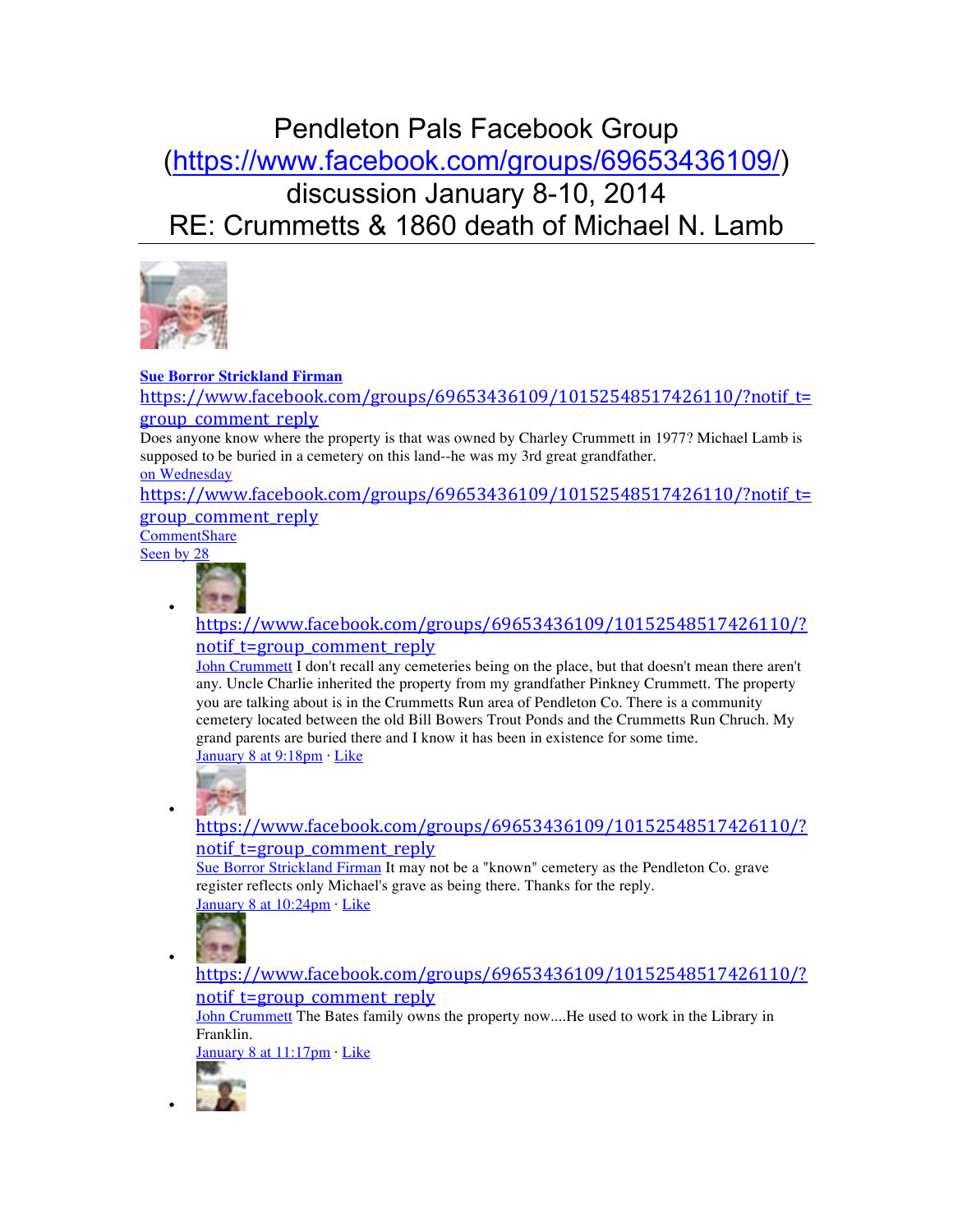# https://www.facebook.com/groups/69653436109/10152548517426110/? notif t=group\_comment\_reply

Carolyn Fisher Johnson John Crummett, is Charlotte Rose your sister? When I was a child, she and her parents visited my mother, Hazel Eckard Fisher, when they came to Harrisonburg. Charlotte Rose and I had fun together when we were children. January 8 at 11:23pm · Like



•

•

•

•

•

•

https://www.facebook.com/groups/69653436109/10152548517426110/? notif t=group comment reply John Crummett Yep!

January 8 at 11:25pm · Like

https://www.facebook.com/groups/69653436109/10152548517426110/? notif t=group comment reply

Carolyn Fisher Johnson Ahhhhh Would like to see her here. My grandmother, Louie Smith Eckard's sister was Virginia Smith Crummett..Loved her. January 8 at 11:27pm · Unlike · 1



# https://www.facebook.com/groups/69653436109/10152548517426110/? notif t=group comment reply

John Crummett Aunt Virginia.....she married Uncle Elmer Crummett and her brother Arlie married his and Daddy's (Archie) sister Mary. Charlotte is on facebook. January 8 at 11:31pm · Unlike · 1



https://www.facebook.com/groups/69653436109/10152548517426110/? notif t=group comment reply

Carolyn Fisher Johnson Loved Aunt Mary C. Smith. Maybe Charlotte and I can connect. SMILE January 8 at 11:32pm · Like



https://www.facebook.com/groups/69653436109/10152548517426110/? notif t=group comment reply

John Crummett Aunt Mary was special. She and my mom were really close. January 8 at 11:33pm · Like



https://www.facebook.com/groups/69653436109/10152548517426110/? notif t=group comment reply

Carolyn Fisher Johnson SMILE My son is Jamie Johnson who you will see in this group. He is genealogist of my family. I think I have a blood relative who was a Crummett. Jamie Johnson will have to let me know for sure.

January 8 at 11:36pm · Like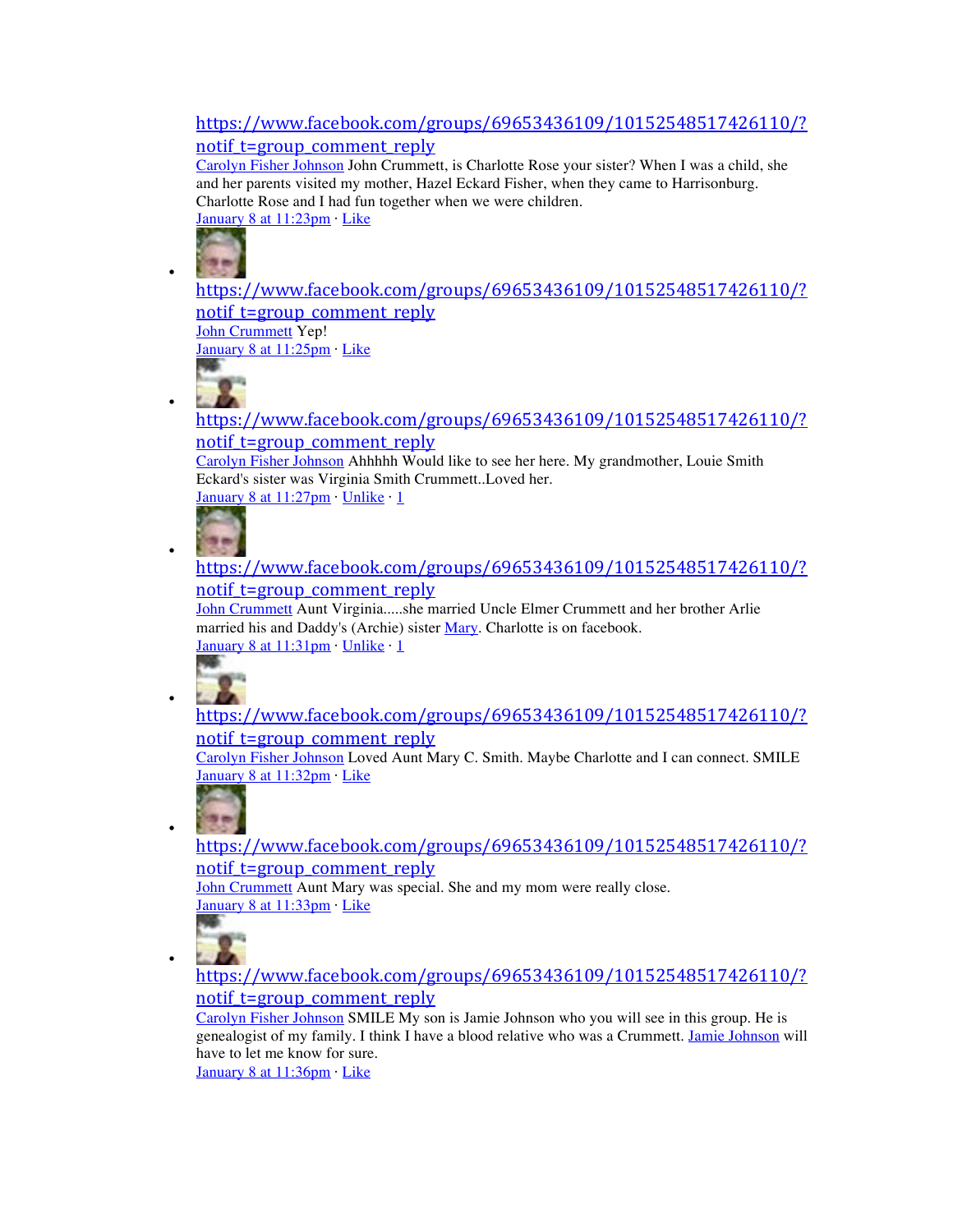

•

•

•

•

•

https://www.facebook.com/groups/69653436109/10152548517426110/? notif t=group comment reply

Judy Rader In Crummett's Run in Pendleton County near Moyers and Sugar Grove. Yesterday at 8:01am · Like



# https://www.facebook.com/groups/69653436109/10152548517426110/? notif t=group\_comment\_reply

Jamie Johnson Here's our Crummett line: http://family.beacondeacon.com/wls.htm Our Crummetts married into the Gragg/Grogg line which married into the Smith line which married into the Eckard line.

#### **Smith/Grogg/Crummett**

family.beacondeacon.com

Yesterday at 8:33am · Like · Remove Preview



#### https://www.facebook.com/groups/69653436109/10152548517426110/? notif t=group comment reply

Jamie Johnson And our dear late "Aunt Ginny" (Virginia Smith Crummett), sister to my great grandmother Lillie Lou "Louie" Smith Eckard, married a Crummett and lived on Crummetts Run. Yesterday at 8:35am · Like



#### https://www.facebook.com/groups/69653436109/10152548517426110/? notif t=group comment reply

John Crummett Aunt Virginia and Uncle Elmer lived on top of the hill.....the Pinkney Crummett-Charlie Crummett house is on down the hill a bit. If you continue on the road and go past the Crummett (now Bates) house you will pass by the home of the late Pauline Judy who taught 4th grade (and me) at Franklin Elementary for many years.

Yesterday at 10:44am · Unlike · 1



# https://www.facebook.com/groups/69653436109/10152548517426110/? notif t=group comment reply

Jack Bowers In the 1977 Pendleton County Grave Register, you will notice that Michael Lamb is listed in two cemeteries, Mitchell #18 and Lamb #73. Last summer, Cindy and I visited all these grave yards in the Thorn Creek area for the Pendleton County Historical Society to verify and update the Grave Register which is to be published shortly. There is, in fact, an old stone on the Bates' property with the initials "M.L." and the date 1811 which we interpreted to be a death date. In the Mitchell Cemetery #18, there is listed but was no stone, a Michael Lamb and dates 1784- 1859, who was married to Barbara Simmons. The Bates have been told that the M.L., in their grave atop the hill south of their house, was married to a Crummett, possibly Susan Crummett. The location of Mitchell Cemetery #18 is off of Dry Run Road. The new register will indicate initials for the one on Bates property, but we left him, even though there was no stone, in the Mitchell #18. Hope this helps you in your quest for your original question, Sue Borror Strickland Firman.

15 hours ago Unlike 2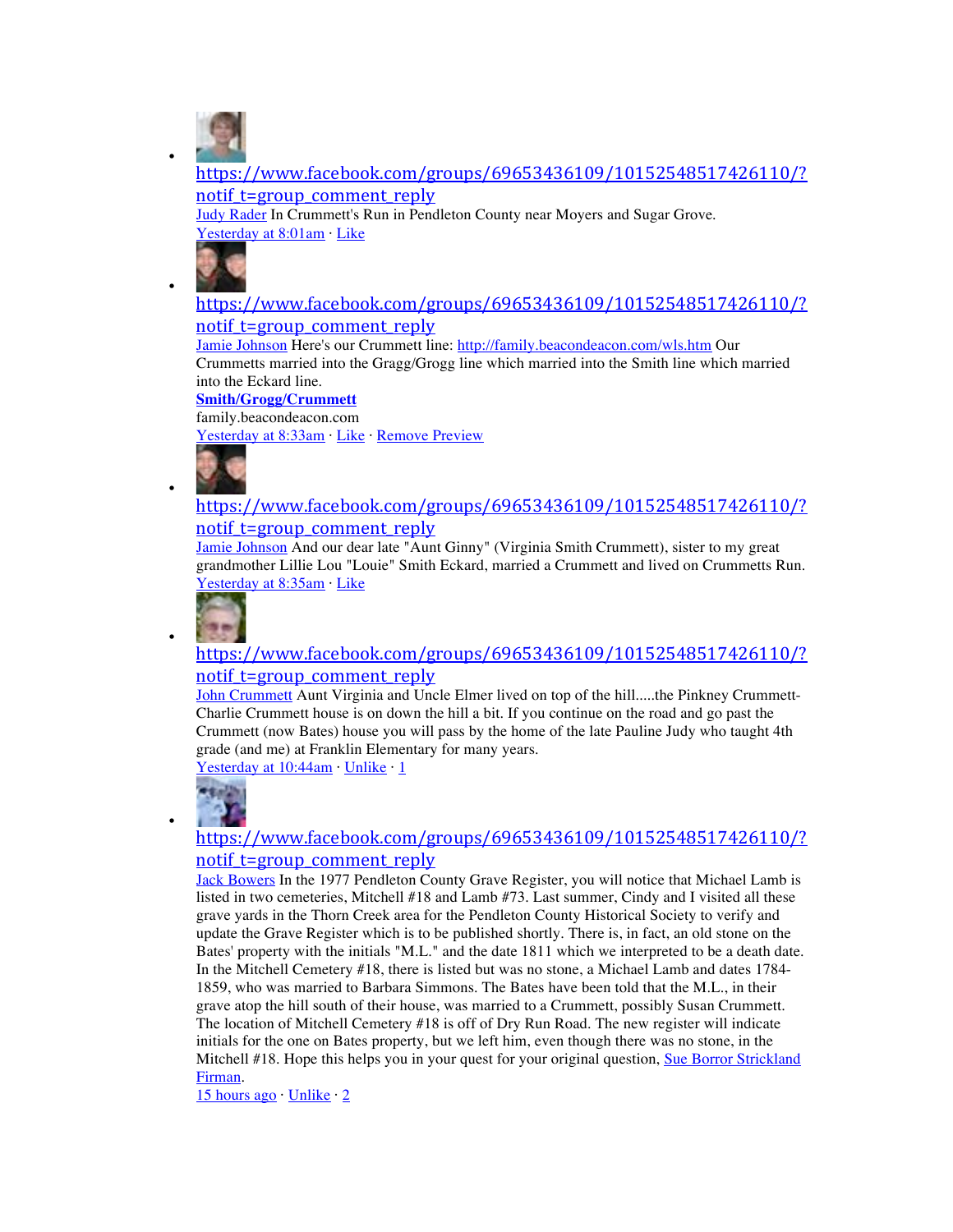

•

•

•

•

•

https://www.facebook.com/groups/69653436109/10152548517426110/? notif t=group comment reply

Sue Borror Strickland Firman Thank you Jack, so very much fir that info. Its the mitchell #18 i need. I have that grave register but guess I missed that listing. I really appreciate your reply. And it figures he'd be buried there since jonas mitchell is and he helped take care if him when michael became disabled.

14 hours ago via mobile · Unlike · 1



# https://www.facebook.com/groups/69653436109/10152548517426110/? notif t=group\_comment\_reply

Sue Borror Strickland Firman Jack, I just looked at the 1977 grave register and I didn't actually miss the listing, but Michael and Barbara are listed as Joe and Betsy, but since they are listed as Elizabeth's parents, I had marked the entries with a question mark. I assume Betsy was a nickname, but do you know where the "Joe" came from? And do you know when the new register will be out?

13 hours ago · Like



#### https://www.facebook.com/groups/69653436109/10152548517426110/? notif t=group\_comment\_reply

Jamie Johnson I have Michael N. Lamb and Barbara Simmons the parents of Sarah J. Lamb. Is that correct?

12 hours ago · Like

### https://www.facebook.com/groups/69653436109/10152548517426110/? notif t=group comment reply

Carolyn Fisher Johnson I know there was a Lamb in our family. They had red hair. My grandmother said we could have red hair in our family from the Lambs. That hasn't happened...sorry about that.

12 hours ago Unlike 1



https://www.facebook.com/groups/69653436109/10152548517426110/? notif t=group comment reply

Sue Borror Strickland Firman Yes, it is Jamie. Also, I found Michael on the 1860 census with Barbara and youngest daughter, Lucinda. So the death date of 1859 is incorrect. I had it as later in 1860. So the cemetery register should be corrected to read 1860.

 $12$  hours ago Unlike  $\cdot$  1



https://www.facebook.com/groups/69653436109/10152548517426110/? notif\_t=group\_comment\_reply

Sue Borror Strickland Firman My youngest son's hair was a little red at about 2 months of age, but I'm not sure if it came from my husband's line or not as they also had some red hair.